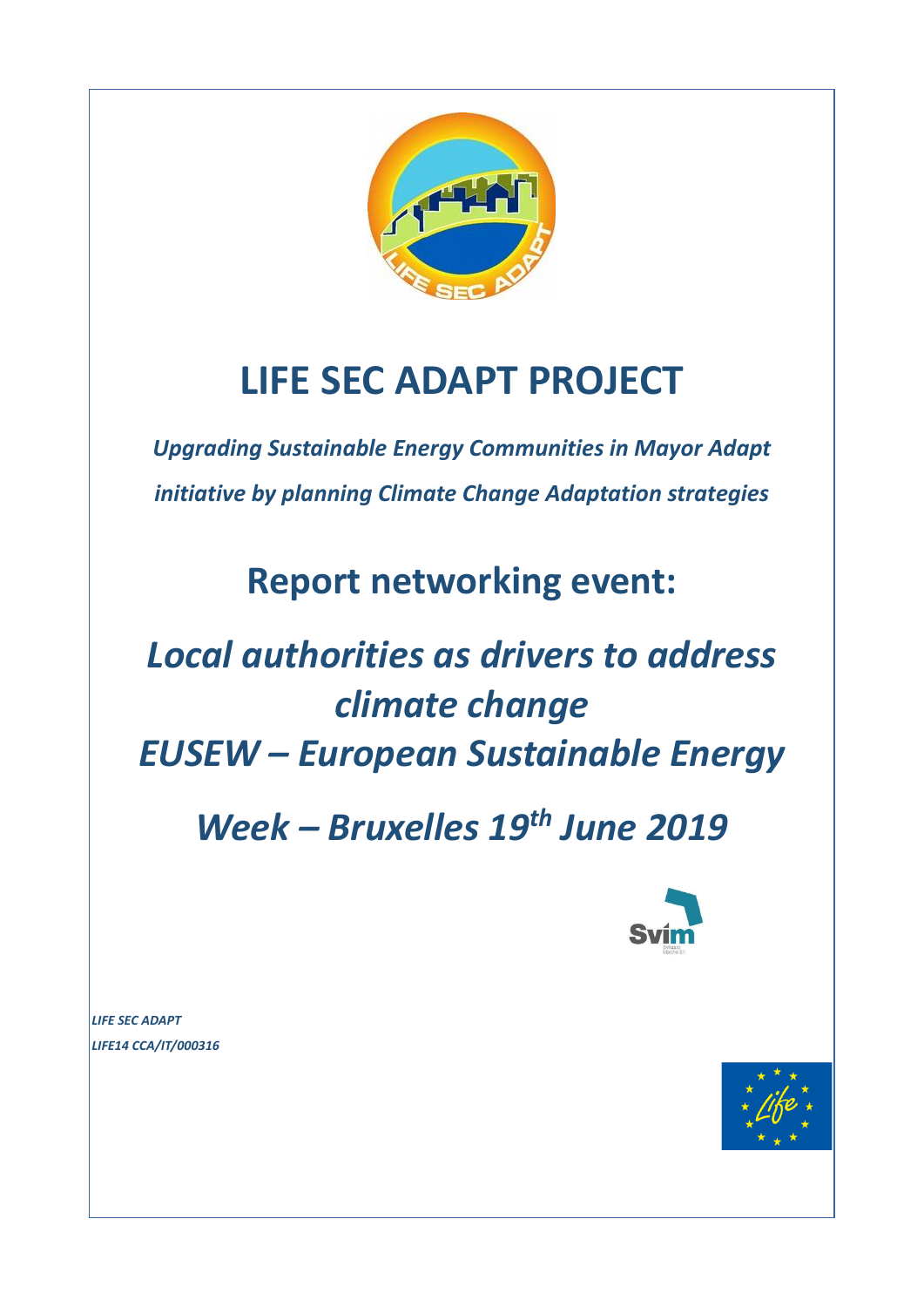| <b>PROGRAMME</b>           | LIFE $2014 - 2020 -$ Climate Change Adaptation  |
|----------------------------|-------------------------------------------------|
| <b>PROJECT ACRONYM</b>     | LIFE SEC ADAPT                                  |
| <b>PROJECT CODE</b>        | LIFE14/CCA/IT/00036                             |
| <b>TITLE</b>               | Project result presentation at EUSEW 2019       |
| <b>ACTION/TASK RELATED</b> | E2 - Networking with other LIFE and/or non-LIFE |
|                            | projects                                        |
| <b>DATE OF DELIVERY</b>    | $28th$ of June 2019                             |
| <b>VERSION</b>             | 1.0                                             |
| <b>AUTHOR</b>              | Danilo Di Pietro                                |

*LIFE SEC ADAPT LIFE14 CCA/IT/000316*

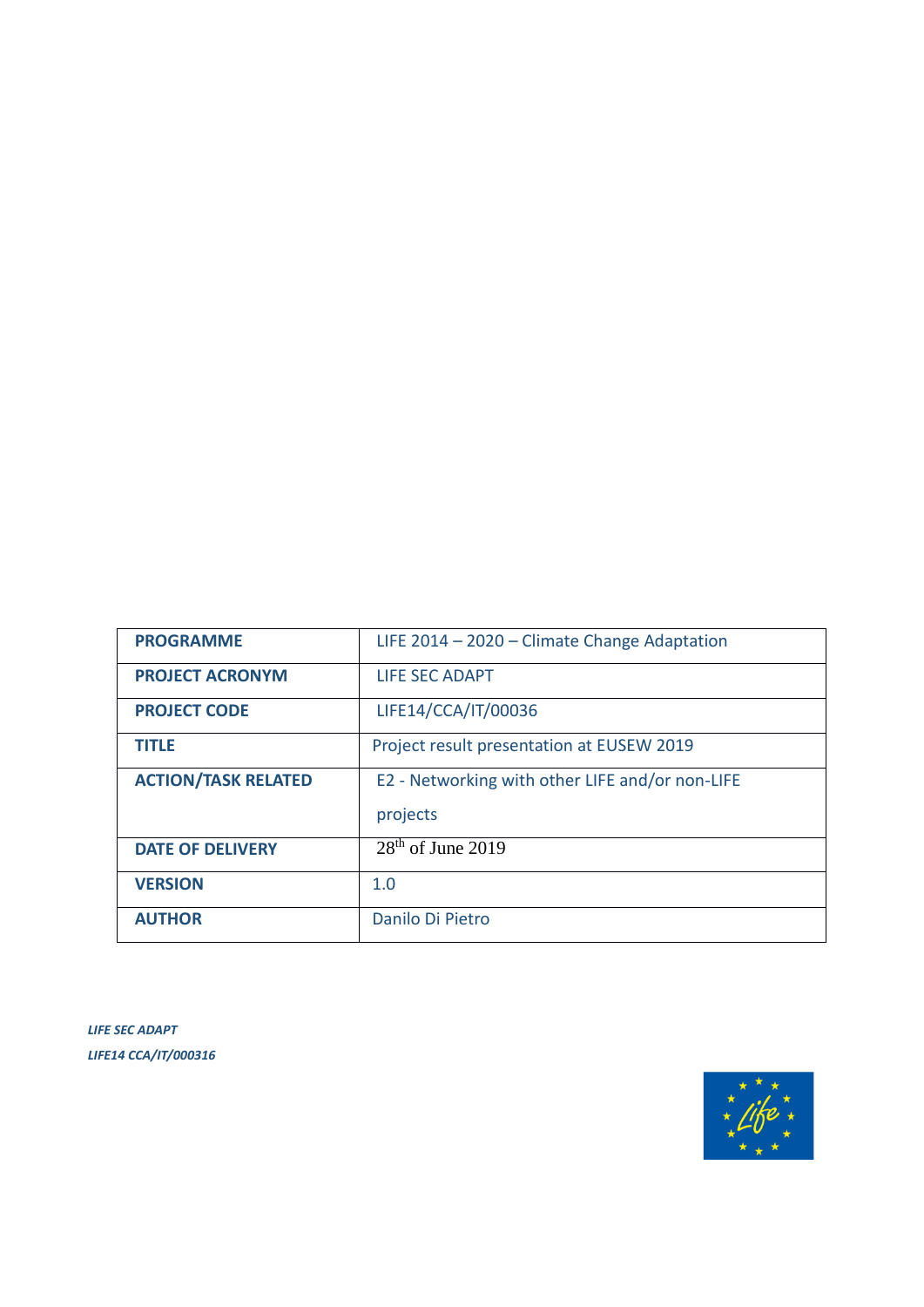

### **General information**

| Select typology:                      | conference<br>$\bullet$                                           |
|---------------------------------------|-------------------------------------------------------------------|
| Title:<br>Name of the<br>organisation | Local authorities as drivers to address climate change            |
| proposer:                             | <b>SVIM</b>                                                       |
| date:<br><b>SEC ADAPT partners</b>    | $19TH$ of June 2019                                               |
| participating                         | <i><b>SVIM</b></i>                                                |
| Website info:                         | https://eusew.eu/local-authorities-drivers-address-climate-change |

## **Specific information**

| Main thematic<br>addressed:                                       | <b>Climate Adaptation</b><br>$\bullet$<br><b>Climate Mitigation</b><br><b>RES (Renewable Energy Systems)</b><br>$\bullet$<br><b>Energy Saving</b><br>$\bullet$<br><b>Sustainable Mobility</b><br>$\bullet$<br><b>Environmental protection</b><br>$\bullet$<br>Sustainable development<br>$\bullet$                                                |
|-------------------------------------------------------------------|---------------------------------------------------------------------------------------------------------------------------------------------------------------------------------------------------------------------------------------------------------------------------------------------------------------------------------------------------|
| type of stakeholders<br>involved (specify<br>numbers if possible) | <b>Public Administration</b><br>$\bullet$<br>Academic Institution<br>$\bullet$<br>Business sector - professional/industry association<br>$\bullet$<br><b>Business sector - Individual Consultant or companies</b><br>$\bullet$<br><b>ONG</b> - civil association<br>$\bullet$<br>Individual Citizen<br>$\bullet$<br>Total number about 100 people |
| Territorial level                                                 | European / Transnational regions                                                                                                                                                                                                                                                                                                                  |

Territorial level

specify territories *European level*

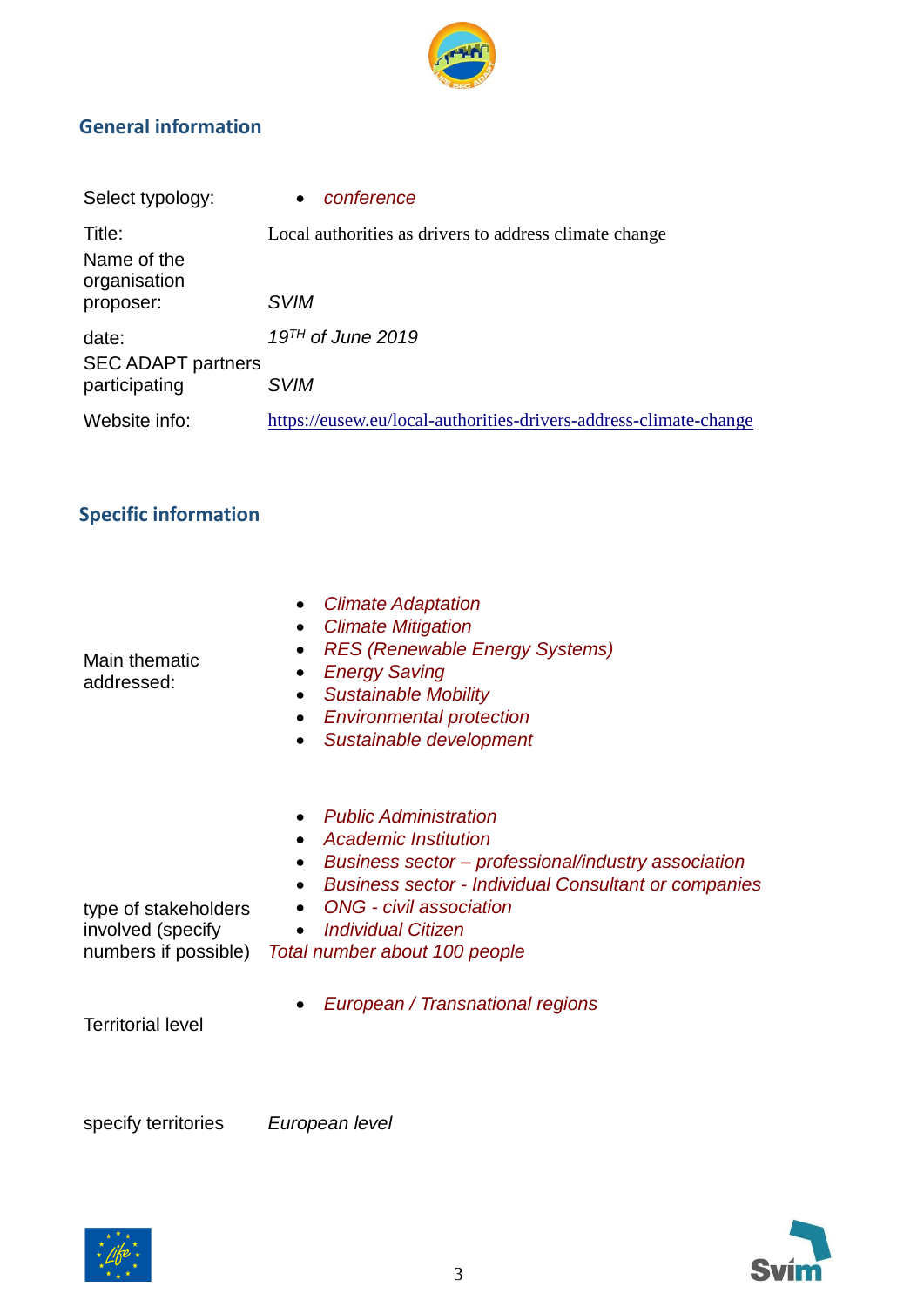

#### **Report:**

#### **Aim of the event:**

In order to fulfil the Paris agreement's commitments and maintain the average global temperature to 1.5°, the EU and the EU countries have endorsed ambitious energy and climate targets for 2030 and 2050, when the continent should become carbon neutral. In order to achieve those targets, **effective energy and climate policies** are needed, as well as **strategies engaging multiple actors across different territorial scales**.

**Local authorities** play a crucial role for translating the European policies successfully into established and accepted practices and should be supported to ensure the effective implementation of climate and energy policies. In this event, **successful initiatives strengthening local action will be presented**. Local and regional authorities will be invited with the aim of **sharing their experience and best practices** on **long-term energy planning and multi-level governance**. These inspiring examples will help local authorities in becoming role models in the implementation of the EU's 2030 and 2050 climate and energy targets.

In order to facilitate the debate among the audience of EUSEW event, several initiatives and EU funded projects will introduce their concepts, approaches and experiences: Covenant of Mayors, European Energy Award eea (quality management and labelling approach), CoME EASY (combining CoM and eea for SECAP development and implementation), IMPLEMENT (eea approach in 4 new countries), EMPOWERING and LIFE SEC ADAPT (upgrading SEAPs to SECAPs), C-Track 50 (long-term approached for 2050) and PentaHelix (multi stakeholder and governance approach).

Attendees of this event have the opportunity to benefit from projects' results (findings, tools, eplatforms,..) that are easily transferable to different local settings. Initiatives presented during this event provide useful information both for local, regional and national authorities and political decision makers willing to develop and improve their climate strategy and actively shape Europe's energy future.

### **Specific SEC ADAPT Partners activity (presentation, participation to workshop, poster etc)**

Within the event, different presentations of projects ongoing in Europe related to the Covenant of Mayors were carried out in order to share with the public the results achieved and any useful feedback in order to improve project results. In particular, through the presentation of SVIM on the results obtained by the two projects EMPOWERING and LIFE SEC ADAPT, attention was focused on the capacity building program and the monitoring tool of the two projects. For LIFE SEC ADAPT, the project results were highlighted in terms of methodological tools, the adaptation plans drawn up and the monitoring tool for the mitigation and adaptation part drawn up with the project.